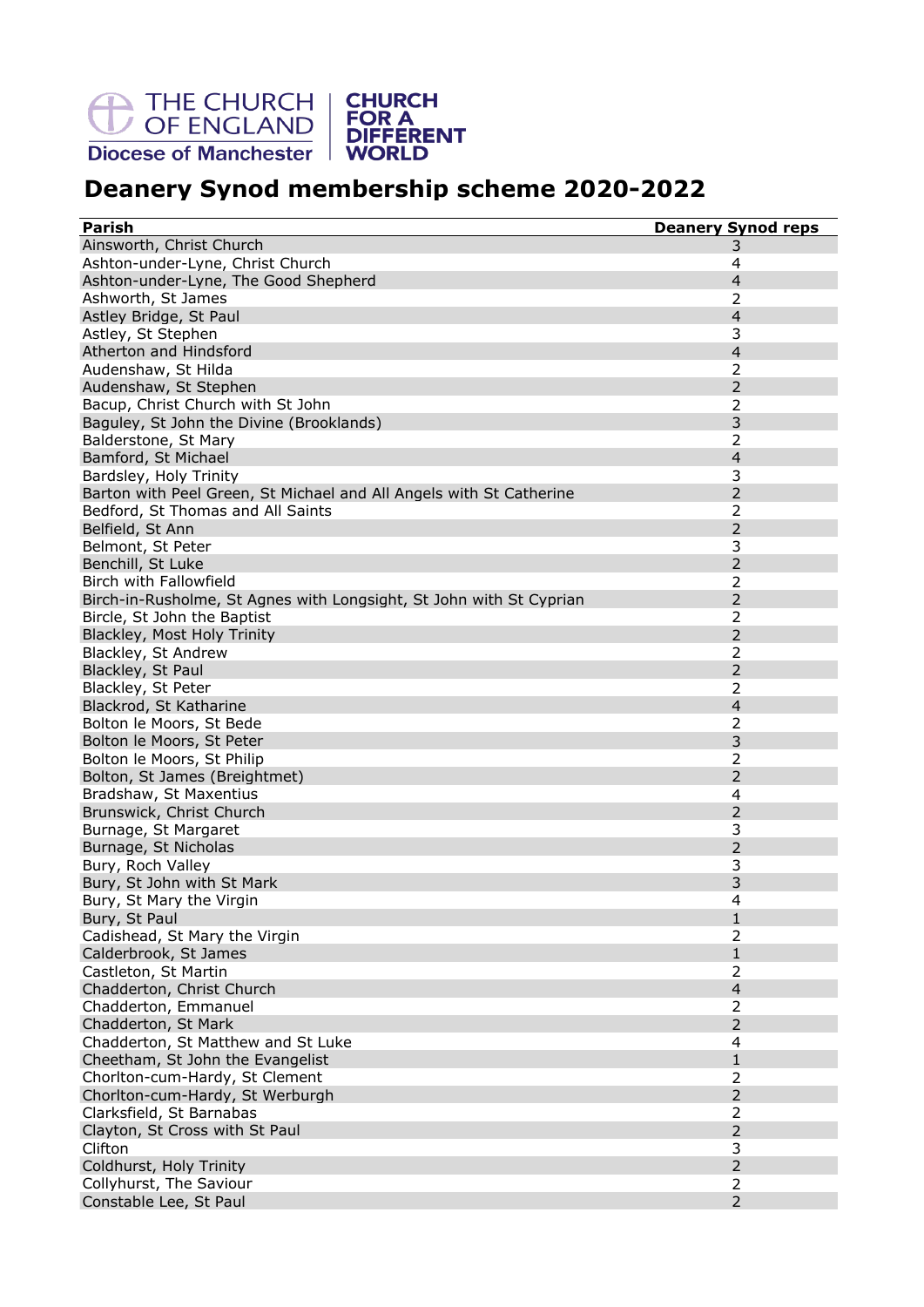| Crumpsall, St Matthew with St Mary                           | $\overline{2}$      |
|--------------------------------------------------------------|---------------------|
| Daisy Hill, St James                                         | 3                   |
| Davyhulme, Christ Church                                     | 2                   |
| Davyhulme, St Mary the Virgin                                | 5                   |
| Deane, St Mary the Virgin                                    | 5                   |
| Dearnley, St Andrew                                          | 3                   |
| Deeplish, St Luke                                            | 2                   |
| Denshaw, Christ Church                                       | $\overline{2}$      |
| Denton, Christ Church                                        | 3                   |
| Denton, St Lawrence                                          | $\overline{2}$      |
| Didsbury, St James and Emmanuel                              | 6                   |
| Dobcross, Holy Trinity                                       | $\overline{2}$      |
| Droylsden, St Andrew                                         | 2                   |
| Droylsden, St Martin                                         | $\overline{2}$      |
| Droylsden, St Mary                                           | 3                   |
| East Crompton, St James                                      | $\overline{4}$      |
| Eastlands                                                    | 2                   |
| Eccles, St Andrew                                            | $\overline{2}$      |
| Eccles, St Mary                                              | $\overline{2}$      |
| Edenfield                                                    | 3                   |
| Edgeside, St Anne                                            | 3                   |
| Elton, St Stephen                                            | 3                   |
| Facit, St John the Evangelist                                | $\overline{2}$      |
| Failsworth, St John                                          | 3                   |
| Failsworth, The Holy Family                                  | 4                   |
| Farnworth and Kearsley                                       | 3                   |
| Firswood and Gorse Hill                                      | 3                   |
| Flixton, St John                                             | $\overline{2}$      |
| Flixton, St Michael                                          | 4                   |
| Friarmere, St Thomas                                         | 3                   |
| Friezland, Christ Church                                     | $\overline{2}$      |
| Glodwick, St Mark with Christ Church                         | $\overline{2}$      |
|                                                              |                     |
| Goodshaw, St Mary and All Saints with Crawshawbooth, St John | 3                   |
| Gorton with Abbey Hey                                        | $\overline{2}$      |
| Gorton, Emmanuel                                             | 1                   |
| Gorton, St Philip                                            | $\mathbf{1}$        |
| Greenfield, St Mary                                          | 4                   |
| Halliwell, St Margaret                                       | $\overline{2}$      |
| Halliwell, St Peter                                          | 7                   |
| Harpurhey, Christ Church                                     | 3                   |
| Harwood, Christ's Church                                     | 4                   |
| Haughton Green, St Mary the Virgin                           | $\overline{4}$      |
| Haughton, St Anne                                            | 2                   |
| Healey, Christ Church                                        | $\overline{2}$      |
| Heaton Chapel, St Thomas                                     | 2                   |
| Heaton Mersey, St John the Baptist                           | 3                   |
| Heaton Moor, St Paul                                         | 2                   |
| Heaton Norris, Christ with All Saints                        | $\overline{2}$      |
| Heaton, Christ Church                                        | 5                   |
| Heaton, Reddish, St Mary                                     | $\overline{2}$      |
| Hey, St John the Baptist                                     | 4                   |
| Heyside, St Mark                                             | 3                   |
| Heywood, St James                                            | 2                   |
| Heywood, St Luke                                             | $\overline{2}$      |
| Heywood, St Margaret and Heap Bridge, St George              | 3                   |
| High Crompton, St Mary                                       | $\overline{4}$      |
| Higher Broughton, St James                                   | 2                   |
| Higher Openshaw, St Clement                                  | $\overline{4}$      |
| Hillock and Unsworth                                         | 3                   |
| Holcombe and Hawkshaw                                        | $\overline{4}$      |
| Hollinwood, St Margaret and Limeside, St Chad                | 2                   |
| Hope, St James                                               | $\overline{2}$      |
| Hopwood, St John<br>Horwich, Holy Trinity                    | 2<br>$\overline{4}$ |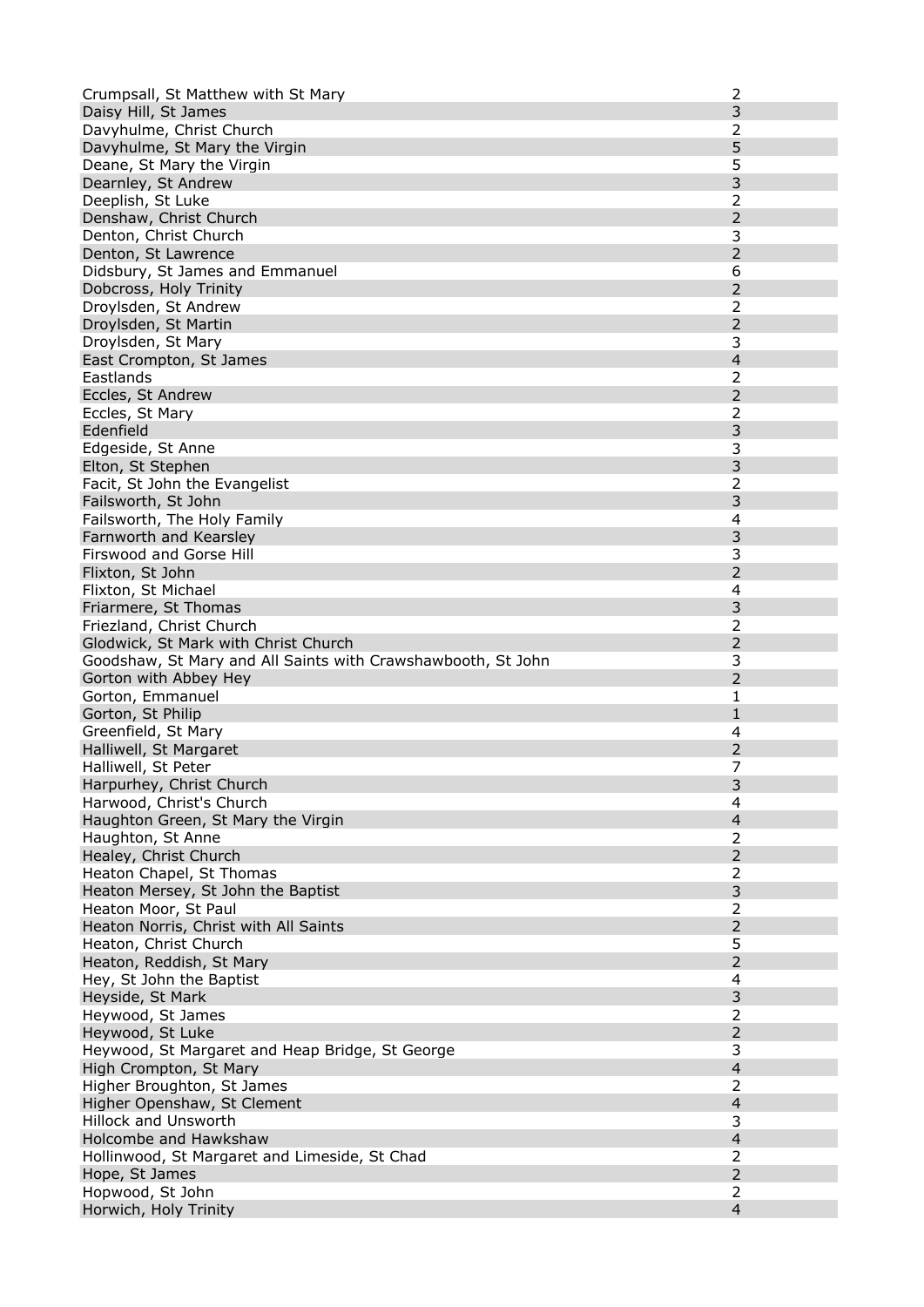| Horwich, St Catherine                              | $\overline{2}$ |
|----------------------------------------------------|----------------|
| Horwich, St Elizabeth                              | 3              |
| Howe Bridge, St Michael and All Angels             | 2              |
| Hulme, The Ascension                               | $\overline{2}$ |
| Hurst, St John the Evangelist                      | 2              |
| Irlam, St John the Baptist                         | 3              |
| Kearsley Moor, St Stephen                          | 2              |
| Kersal Moor, St Paul                               | $\overline{4}$ |
| Kirkholt, St Thomas                                | 2              |
| Kirklees Valley                                    | 3              |
| Ladybarn, St Chad                                  | $\overline{2}$ |
| Langley                                            | 3              |
| Lawton Moor, St Michael and All Angels             | 2              |
| Leesfield, St Thomas                               | $\overline{4}$ |
| Leigh, St Mary the Virgin                          | 4              |
| Levenshulme, St Mark                               | $\overline{2}$ |
| Levenshulme, St Peter with St Andrew               | 2              |
| Lever Bridge                                       | 3              |
| Lightbowne, St Luke                                | 1              |
| Little Hulton, St John the Baptist                 | $\overline{2}$ |
| Little Lever, St Matthew                           | 4              |
| Littleborough, Holy Trinity                        | $\overline{2}$ |
| Longsight, St Luke                                 | 2              |
| Lostock, St Thomas and St John                     | 3              |
| Lower Broughton, St Clement with St Matthias       | 2              |
| Lower Broughton, The Ascension                     | $\overline{2}$ |
| Lower Crumpsall, St Thomas with Cheetham, St Mark  | 2              |
| Lower Kersal, St Aidan                             | $\overline{2}$ |
| Lower Moor, St Stephen and All Martyrs             | $\overline{2}$ |
| Lydgate, St Anne                                   | 3              |
| Manchester, Church of the Apostles                 | 1              |
| Manchester, St Ann                                 | 3              |
| Middleton Junction, St Gabriel                     | $\overline{2}$ |
| Middleton, St Leonard                              | 3              |
| Miles Platting, St Cuthbert                        | 1              |
| Milnrow, St James                                  | $\overline{2}$ |
| Monton, St Paul                                    | 2              |
| Mosley Common, St John the Evangelist              | $\overline{2}$ |
| Moss Side, Christ Church                           | 3              |
| Moss Side, St James with St Clement                | $\overline{c}$ |
| Mossley, St George                                 | 3              |
| Moston, St John                                    | $\overline{2}$ |
| Moston, St Mary                                    | $\overline{2}$ |
| New Moston, St Chad                                | 2              |
| Newbold, St Peter                                  | 1              |
| Newchurch, St Nicholas with St John and St Michael | 3              |
| Newhey, St Thomas                                  | 3              |
| Newton Heath                                       | $\overline{2}$ |
| Norden, St Paul                                    | 3              |
| Norris Bank, St Martin                             | $\overline{2}$ |
| North Reddish, St Agnes                            | $\overline{2}$ |
| Northenden, St Wilfrid                             | $\overline{2}$ |
| Oakenrod, St George                                | $\overline{2}$ |
| Old Trafford, St Bride                             | $\overline{2}$ |
| Old Trafford, St John the Evangelist               | 2              |
| Oldham, (Moorside), St Thomas                      | 3              |
| Oldham, St James with St Ambrose                   | 2              |
| Oldham, St Mary with St Peter                      | $\overline{2}$ |
| Oldham, St Paul                                    | 3              |
| <b>Ordsall and Salford Quays</b>                   | $\overline{2}$ |
| Patricroft, Christ Church                          | $\overline{2}$ |
| Peel, St Paul                                      | $\overline{2}$ |
| Pendlebury, St John the Evangelist                 | 2              |
| Pendleton and Claremont                            | 3              |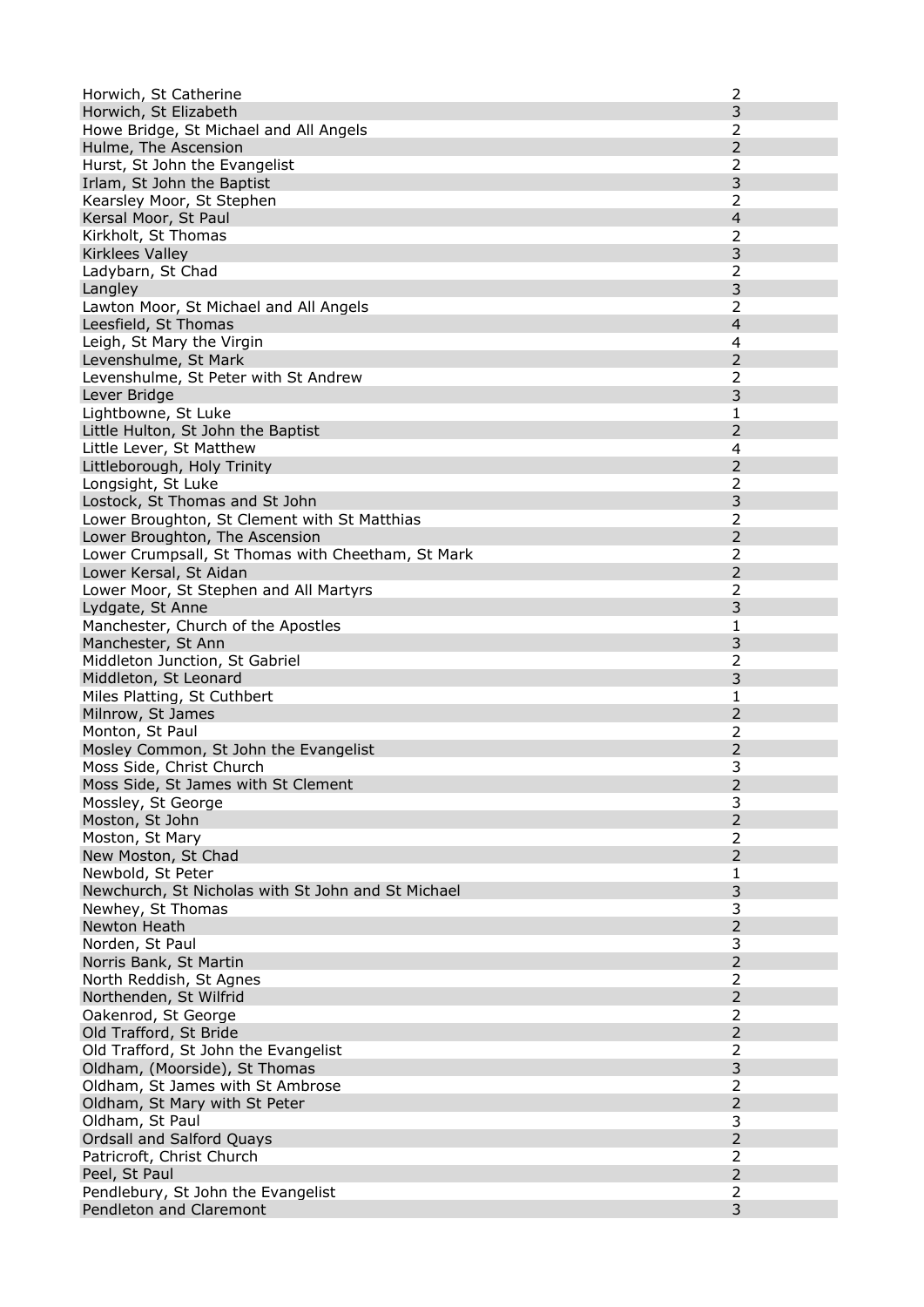| Pennington, Christ Church                                   | 4                   |
|-------------------------------------------------------------|---------------------|
| Prestwich, St Gabriel                                       | $\mathbf{1}$        |
| Prestwich, St Hilda                                         | 2                   |
| Prestwich, St Margaret (Holyrood)                           | 3                   |
| Prestwich, St Mary                                          | 4                   |
| Radcliffe, St Andrew                                        | 3                   |
| Radcliffe, St Mary                                          | 2                   |
| Radcliffe, St Thomas and St John                            | 3                   |
| Ramsbottom, St Andrew                                       | $\overline{2}$      |
| Ramsbottom, St John and St Paul                             | $\overline{2}$      |
| Rawtenstall, St Mary                                        | 3                   |
| Reddish, St Elisabeth                                       | 3                   |
| Rhodes, All Saints                                          | 2                   |
| Rivington                                                   | $\overline{4}$      |
| Rochdale, St Chad                                           | 2                   |
| Rochdale, St Mary in the Baum                               | 1                   |
| Roughtown, St John the Baptist                              | 2                   |
| Royton, St Anne, Longsight                                  | 3                   |
| Royton, St Paul                                             | 3                   |
| Rusholme, Holy Trinity                                      | 6                   |
| Saddleworth, St Chad                                        | 4                   |
| Salford, Sacred Trinity                                     | $\mathbf{1}$        |
| Salford, St Paul with Christ Church                         | 4                   |
| Salford, St Philip with St Stephen                          | 3                   |
| Seven Saints Team Ministry                                  | 4                   |
| Shaw, Holy Trinity                                          | 3                   |
| Shore, St Barnabas                                          | 2                   |
| Spotland, St Clement                                        | $\overline{2}$      |
| Stalybridge, St George                                      | 3                   |
| Stand, All Saints                                           | $\overline{4}$      |
| Stoneclough                                                 | 3                   |
| Stretford, All Saints                                       | $\overline{2}$      |
| Stretford, St Matthew                                       | 2                   |
| Stubbins, St Philip                                         | $\overline{2}$      |
| Sudden, St Aidan                                            | 3                   |
| Swinton and Pendlebury                                      | 5                   |
| Swinton, Holy Rood                                          | 2                   |
| Thornham with Gravel Hole (St John)                         | 3                   |
| Thornham, St James                                          | 3                   |
| Tonge Fold, St Chad                                         | $\mathbf{1}$        |
| Tonge Moor, St Augustine                                    | 3                   |
| Tonge-cum-Alkrington, St Michael<br>Tottington, St Anne     | $\overline{4}$<br>5 |
|                                                             | $\overline{2}$      |
| Tunstead, Holy Trinity with Bacup, St Saviour               | 4                   |
| Turton, St Anne<br>Tyldesley cum Shakerley, St George       | $\overline{2}$      |
| Urmston, St Clement                                         | 3                   |
| Victoria Park, St Chrysostom                                | $\overline{2}$      |
| Walkden Moor, St Paul                                       | 3                   |
| Walmersley, Christ Church                                   | 3                   |
| Walmsley, Christ Church                                     | 5                   |
| Walshaw, Christ Church                                      | 3                   |
| Wardle and Smallbridge                                      | $\overline{2}$      |
| Waterhead, Holy Trinity                                     | $\overline{4}$      |
| Weaste, Seedley and Langworthy                              | 2                   |
| Werneth, St Thomas                                          | $\overline{2}$      |
| West Bolton                                                 | 5                   |
| West Didsbury, Christ Church and Withington, St Christopher | 3                   |
| Westhoughton, St Bartholomew                                | 4                   |
| Westleigh, St Paul                                          | 3                   |
| Westleigh, St Peter                                         | $\overline{2}$      |
| Whalley Range, St Edmund                                    | 3                   |
| Whalley Range, St Margaret                                  | 2                   |
| Whitworth, St Bartholomew                                   | $\mathbf{1}$        |